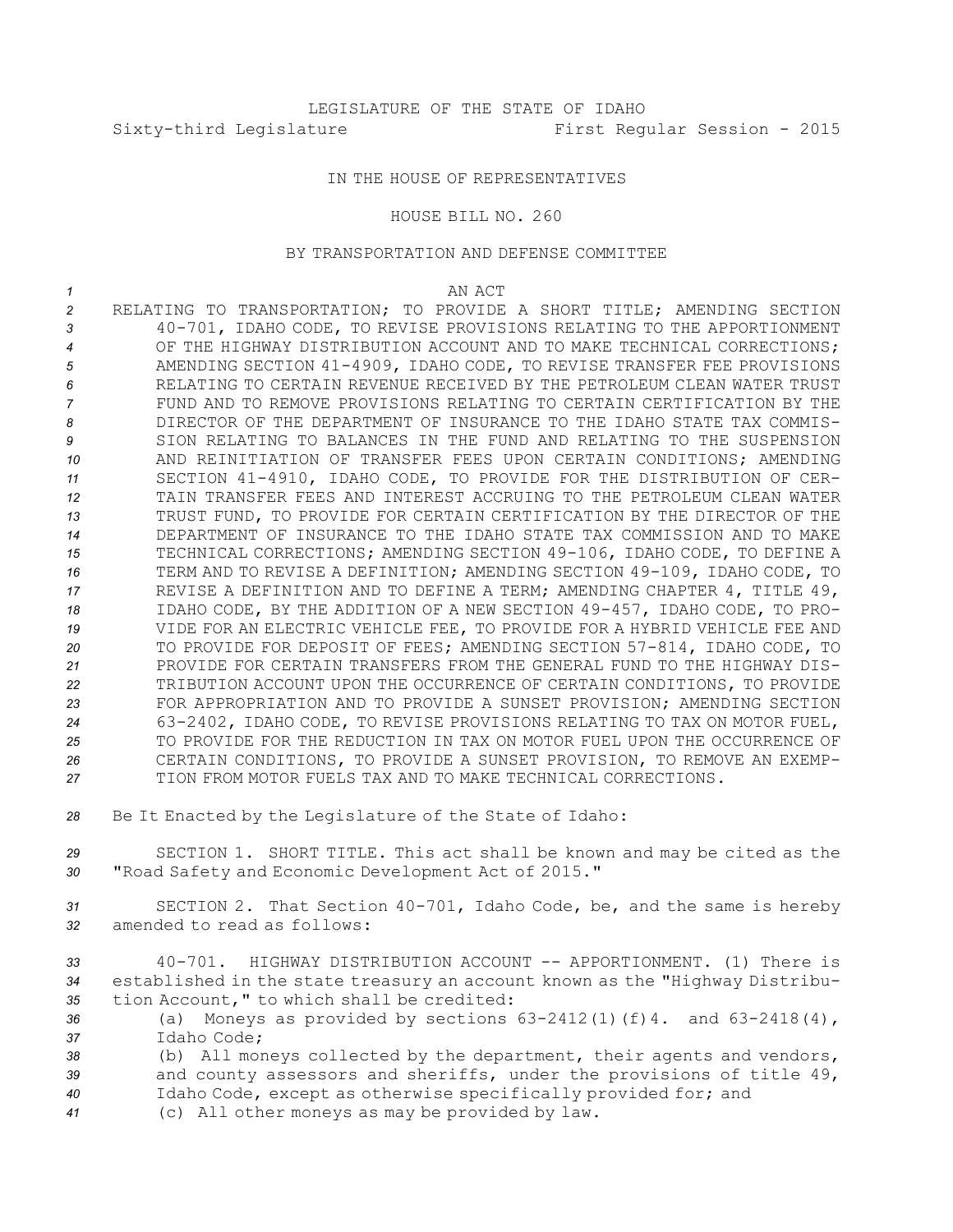(2) The highway distribution account shall be apportioned as follows: (a) Thirty-eight percent (38%) to local units of government as provided in section 40-709, Idaho Code; (b) Fifty-seven percent (57%) to the state highway account established in section 40-702, Idaho Code; and (c) Five percent (5%) to the law enforcement account fund, established in section 67-2914, Idaho Code, until such distribution reaches an amount equal to one hundred fifty percent (150%) of the 2014 fiscal year distribution. All remaining moneys, if any, shall be apportioned fifty-nine and eighty-five hundredths percent (59.85%) to the state highway account established in section 40-702, Idaho Code, and forty and fifteen hundredths percent (40.15%) to the local units of govern- ment as provided in section 40-709, Idaho Code. The state controller shall cause the remittance of the moneys apportioned to local units of government not later than January 25, April 25, July 25 and October 25 of each year, and to the state highway account and the law enforcement **account** fund as the moneys become available to the highway distribution *18* account.

*<sup>19</sup>* (3) Interest earned on the investment of idle moneys in the highway dis-*<sup>20</sup>* tribution account shall be paid to the highway distribution account.

 (4) All idle moneys in the dedicated highway trust or asset accounts or subaccounts established from highway user revenues, reimbursements, fees or permits shall be invested by the state treasurer in the same manner as pro- vided under section 67-1210, Idaho Code, with respect to other surplus or idle moneys in the state treasury. Interest earned on the investments shall be returned to the various highway trust or asset accounts and subaccounts.

*<sup>27</sup>* SECTION 3. That Section 41-4909, Idaho Code, be, and the same is hereby *28* amended to read as follows:

 41-4909. SOURCE OF TRUST FUND -- APPLICATION FEES -- APPLICATION FOR ENROLLMENT -- TRANSFER FEES. (1) Every owner or operator of an underground storage tank may, if he desires to apply to the trust fund to insure the un- derground tank, make application for and pay into the trust fund an initial application fee set by the administrator, but not to exceed twenty-five dol-lars (\$25.00) for each tank for which application for coverage is made.

 (2) Every owner or operator of an aboveground storage tank may, if he desires to apply to the trust fund to insure the aboveground tank, make ap- plication for and pay into the trust fund an initial application fee set by the administrator, but not to exceed twenty-five dollars (\$25.00) for each tank for which application for coverage is made.

 (3) Every owner or operator of <sup>a</sup> farm tank or residential tank may, if he desires to apply to the trust fund to insure the tank, make application for and pay into the trust fund an initial application fee set by the administra- tor, but not to exceed twenty-five dollars (\$25.00) for each tank for which application for coverage is made.

 (4) Every owner or operator of <sup>a</sup> heating tank may, if he desires to apply to the trust fund to insure the tank, make application for and pay into the trust fund an initial application fee set by the administrator, but not to exceed five dollars (\$5.00) for each tank for which application for coverage *49* is made.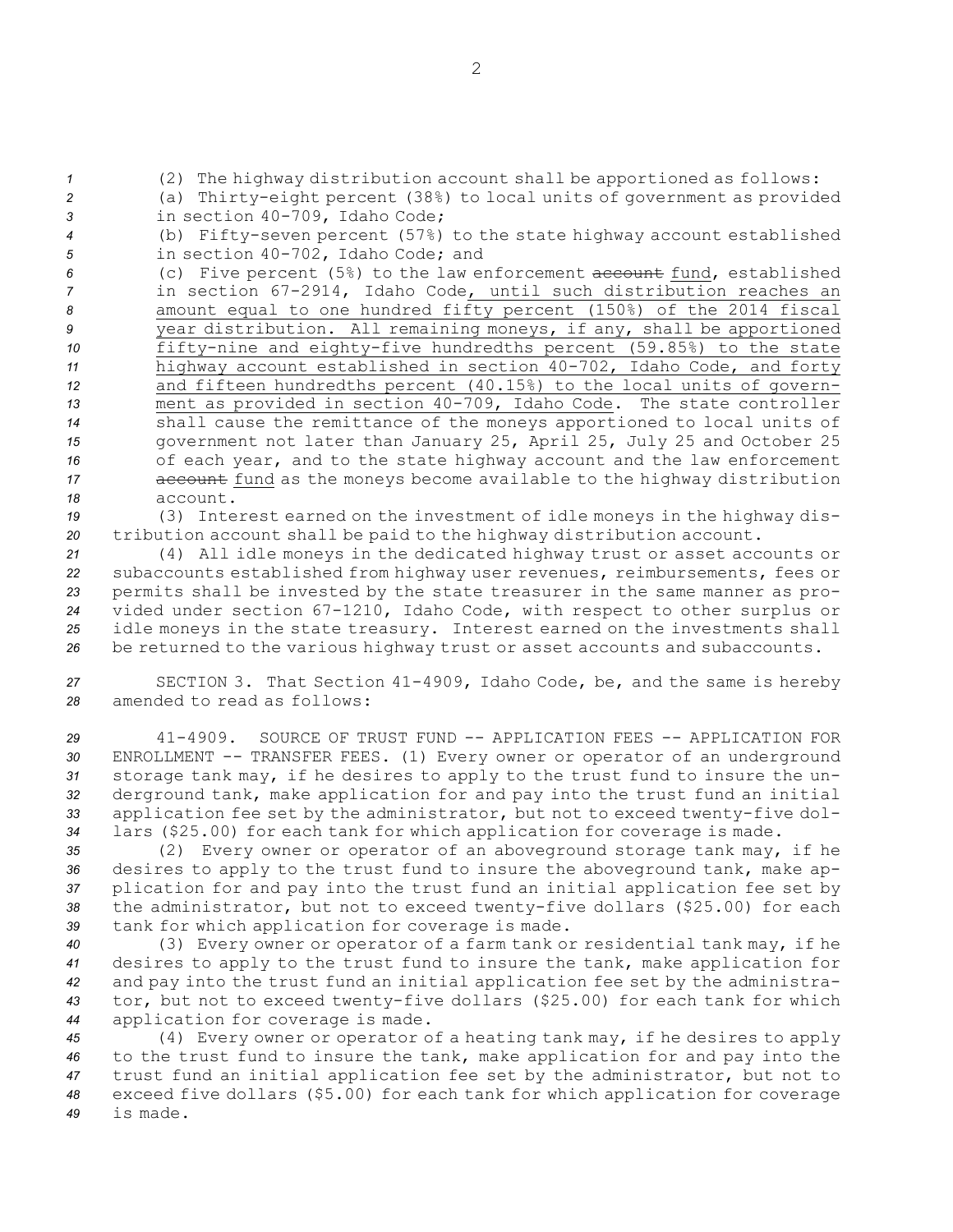(5) The application for insurance shall be made to the administrator on forms furnished and prescribed by the administrator for the purpose of elic- iting reasonably available information as to the type and use of the storage tank, the type of business enterprise of the tank owner or operator, the age of the storage tank, the materials used in the construction of the tank and the inside and outside protective coatings and other corrosion protective measures, leak detection methods, spill and overfill prevention methods of the tank, the location of the tank and its proximity to roads and buildings, the foundation and type of material used as <sup>a</sup> bedding and fill for the tank, any available inspection records of the tank including the gallons of petro- leum products entered into the tank and the gallon dispersements from the tank, and other information that is reasonably prudent in order to obtain <sup>a</sup> sufficient body of statistical data to determine the relative hazards of various categories of tanks, the potential that future leaks or discharges may occur, and the conditions under which cleanup costs and personal injury and property damage costs may occur and vary in the severity of the release and the resultant costs to the trust fund.

 (6) The administrator shall act upon the application for insurance with all reasonable promptness, and the administrator shall make such investi- gations of the applicant as the administrator deems advisable to determine if the information contained in the application for insurance is accurate and complete. The administrator shall determine if the applicant's storage tanks meet all the eligibility requirements and promptly notify the appli- cant of the acceptance or nonacceptance of the application for insurance. The absence of unknown data requested on the application shall not preclude an applicant's acceptance for coverage by the trust fund, if the applicant is otherwise eligible for insurance under this chapter.

 (7) In addition to the application fees received by the trust fund pur- suant to this section, the trust fund shall receive the revenue produced by the imposition of a "transfer fee" of one three cents ( $\pm 3\zeta$ ) per gallon on the delivery or storage of all petroleum products as defined in subsection (23) of section 41-4903, Idaho Code, delivered or stored within the state of Idaho. This transfer fee is hereby imposed upon the first licensed dis- tributor who receives, as receipt is determined in section 63-2403, Idaho Code, <sup>a</sup> petroleum product within this state for the privilege of engaging in the delivery or storage of petroleum products whose delivery or storage may present the danger of <sup>a</sup> discharge into the environment and thus create the liability to be funded. The fee imposed by this subsection shall not apply to: (a) petroleum or petroleum products which are first delivered or stored in this state in <sup>a</sup> container of fifty-five (55) gallons or less if such con- tainer is intended to be transferred to the ultimate consumer of the petro- leum or petroleum products; or (b) petroleum or petroleum products delivered or stored in this state for the purpose of packaging or repackaging into con- tainers of fifty-five (55) gallons or less if such container is intended to be transferred to the ultimate consumer of the petroleum or petroleum prod-*46* ucts.

 (8) The transfer fee shall be collected by the commission on all pe- troleum products delivered or stored within this state after April 1, 1990. This transfer fee shall be in addition to any excise tax imposed on motor fuel or other petroleum products and shall be remitted to the commission with the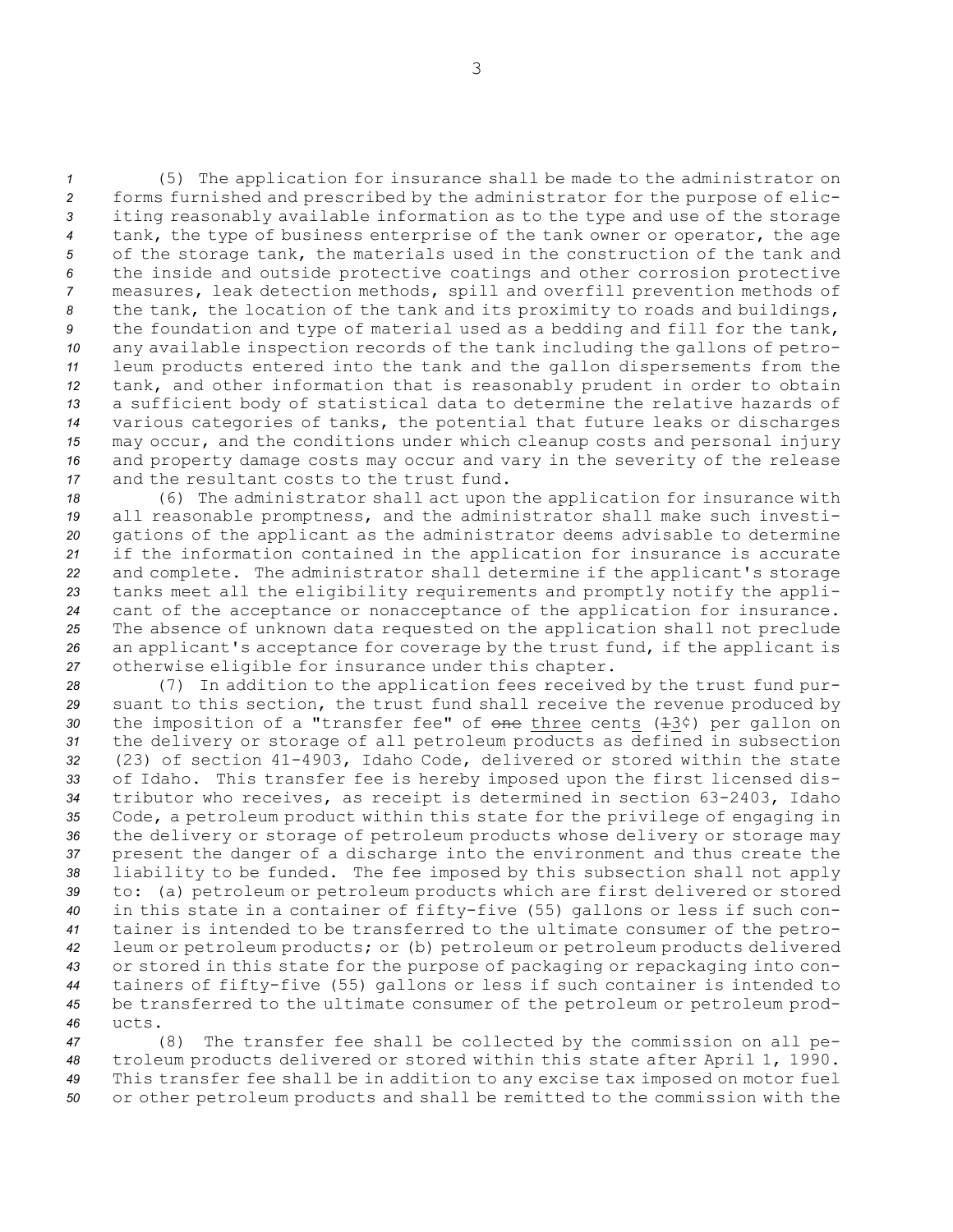distributor's monthly report as required in section 63-2406, Idaho Code. The distributor may deduct from his monthly report those gallons of petro- leum products returned to <sup>a</sup> licensed distributor's refinery or pipeline terminal storage or exported from the state when supported by proper docu- ments approved by the commission. For the purpose of carrying out its duties under the provisions of this chapter, the commission shall have the powers and duties provided in sections 63-3038, 63-3039, 63-3042 through 63-3066, 63-3068, 63-3071, and 63-3074 through 63-3078, Idaho Code, which sections are incorporated by reference herein as though set out verbatim.

*<sup>10</sup>* (9) No person shall be excused from liability for any duty or fee im-*<sup>11</sup>* posed in this chapter for failure to obtain <sup>a</sup> distributor's license.

 (10) The director shall certify to the commission when the unencumbered 13 balance in the trust fund equals thirty-five million dollars (\$35,000,000). Effective the first day of the second month following the date of such cer- tification, the imposition of the transfer fee shall be suspended. There- after, the director shall certify to the commission when the unencumbered balance in the trust fund equals twenty-five million dollars (\$25,000,000). Effective the first day of the second month following the date of such certi-fication, the imposition of the transfer fee shall be reinitiated.

*<sup>20</sup>* SECTION 4. That Section 41-4910, Idaho Code, be, and the same is hereby *21* amended to read as follows:

 41-4910. DISTRIBUTION OF APPLICATION FEES AND TRANSFER FEES. (1) The application fees and the transfer fees collected as provided in this chapter shall be promptly remitted to the state treasurer for deposit in the Idaho petroleum clean water trust fund. The transfer fees and accumulated inter- est which accrued to the fund prior to August 3, 1995, shall remain in the fund. The transfer fees and accumulated interest, which have been held in <sup>a</sup> separate suspense account since August 3, 1995, shall be distributed as pro- vided in subsection (4) of this section. The transfer fees and accumulated interest which accrue to the Idaho petroleum clean water trust fund subse- quent to April 1, 1997, shall be distributed monthly thereafter as provided in subsection (5) of this section.

 (2) An amount of money equal to the actual cost of collecting, adminis- tering and enforcing the transfer fee by the commission, as determined by it, shall be retained by the commission. The amount retained by the commission shall not exceed the amount authorized to be expended by appropriation by the legislature. Any unencumbered balance in excess of the actual cost of col- lection, administering and enforcing the transfer fee requirements by the commission at the end of each fiscal year shall be remitted to the state trea-surer for deposit into the Idaho petroleum clean water trust fund.

 (3) From the receipts of the transfer fee, an amount of money shall be distributed to the state refund account established under section 63-3067, Idaho Code, sufficient to reimburse that account for all current refund claims under this chapter paid from that account. Any refunds due and owing from the commission under this chapter shall be paid from the state refund account and those moneys are hereby continuously appropriated for that pur-*47* pose.

*<sup>48</sup>* (4) For the distribution on April 1, 1997, the balance of the transfer *<sup>49</sup>* fees and accumulated interest accruing to the separate suspense account es-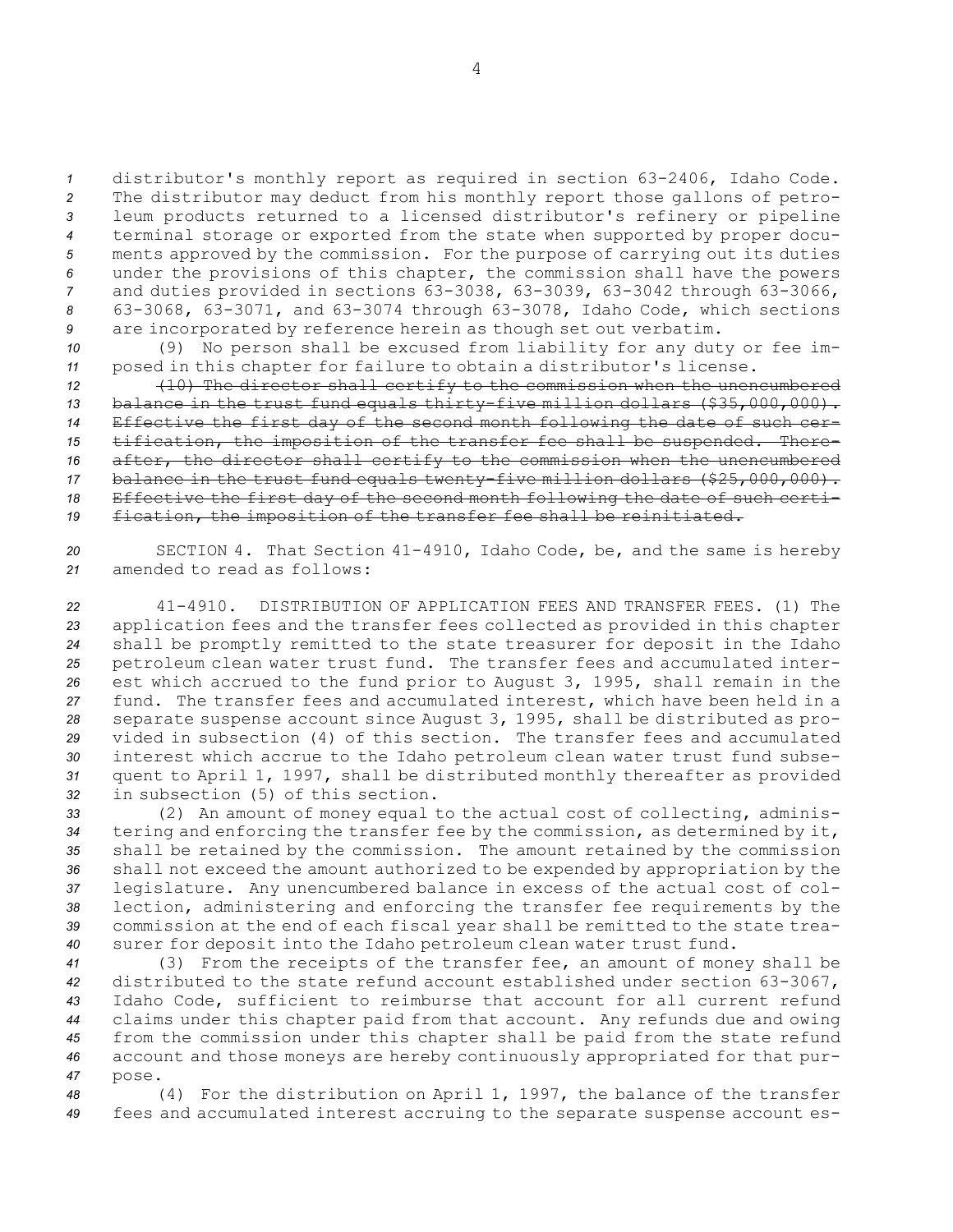tablished for such fees on August 3, 1995, which remain after distributing the amounts specified in subsections (2) and (3) of this section, shall be distributed as follows: (a) Twenty percent (20%) to the Idaho petroleum clean water trust fund established in section 41-4905, Idaho Code; (b) Three percent (3%) to the Idaho department of parks and recreation in accordance with subparagraphs 1., 2., and 3. of paragraph (f), sub- section (1) of section 63-2412, Idaho Code; and (c) The remainder shall be distributed: (i) Six million dollars (\$6,000,000) to the state highway account for administration by the Idaho transportation department as pro- vided in section 41-4910A, Idaho Code; and (ii) The balance remaining to the highway distribution account established in section 40-701, Idaho Code. (5) For the distribution at the end of fiscal year 1997 and monthly thereafter, the balance of the transfer fees and accumulated interest ac- cruing to the Idaho petroleum clean water trust fund which remain after distributing the amounts specified in subsections (2) and (3) of this sec- tion, shall be distributed as follows: (a) Seventy-seven percent (770%) to the highway distribution account established in section 40-701, Idaho Code; and (b) Seven percent (7%) to the state highway account established in sec- tion 40-702, Idaho Code; (c) Twenty percent (20%) to the Idaho petroleum clean water trust fund established in section 41-4905, Idaho Code; (d) Three percent (3%) to the Idaho department of parks and recreation in accordance with subparagraphs 1., 2., and 3. of paragraph (f), sub- section (1) of section 63-2412, Idaho Code, as that section existed on July 1, 2009 until such distribution reaches an amount equal to one hun- dred fifty percent (150%) of the 2014 fiscal year distribution. (e) All remaining moneys, if any, shall be distributed to the highway distribution account established in section 40-701, Idaho Code. (6) (a) The director shall certify to the commission when the un- encumbered balance in the petroleum clean water trust fund equals thirty-five million dollars (\$35,000,000). Effective the first day of the second month following the date of such certification, the moneys from the transfer fee shall be distributed as follows: (i) Ninety percent (90%) to the highway distribution account es- tablished in section 40-701, Idaho Code; (ii) Seven percent (7%) to the state highway account established in section 40-702, Idaho Code; (iii) Three percent (3%) to the Idaho department of parks and recreation in accordance with paragraph (f), subsection (1) of section 63-2412, Idaho Code, until such distribution reaches an amount equal to one hundred fifty percent (150%) of the 2014 fiscal year distribution; and (iv) All remaining moneys, if any, shall be distributed to the highway distribution account established in section 40-701, Idaho *49* Code.

5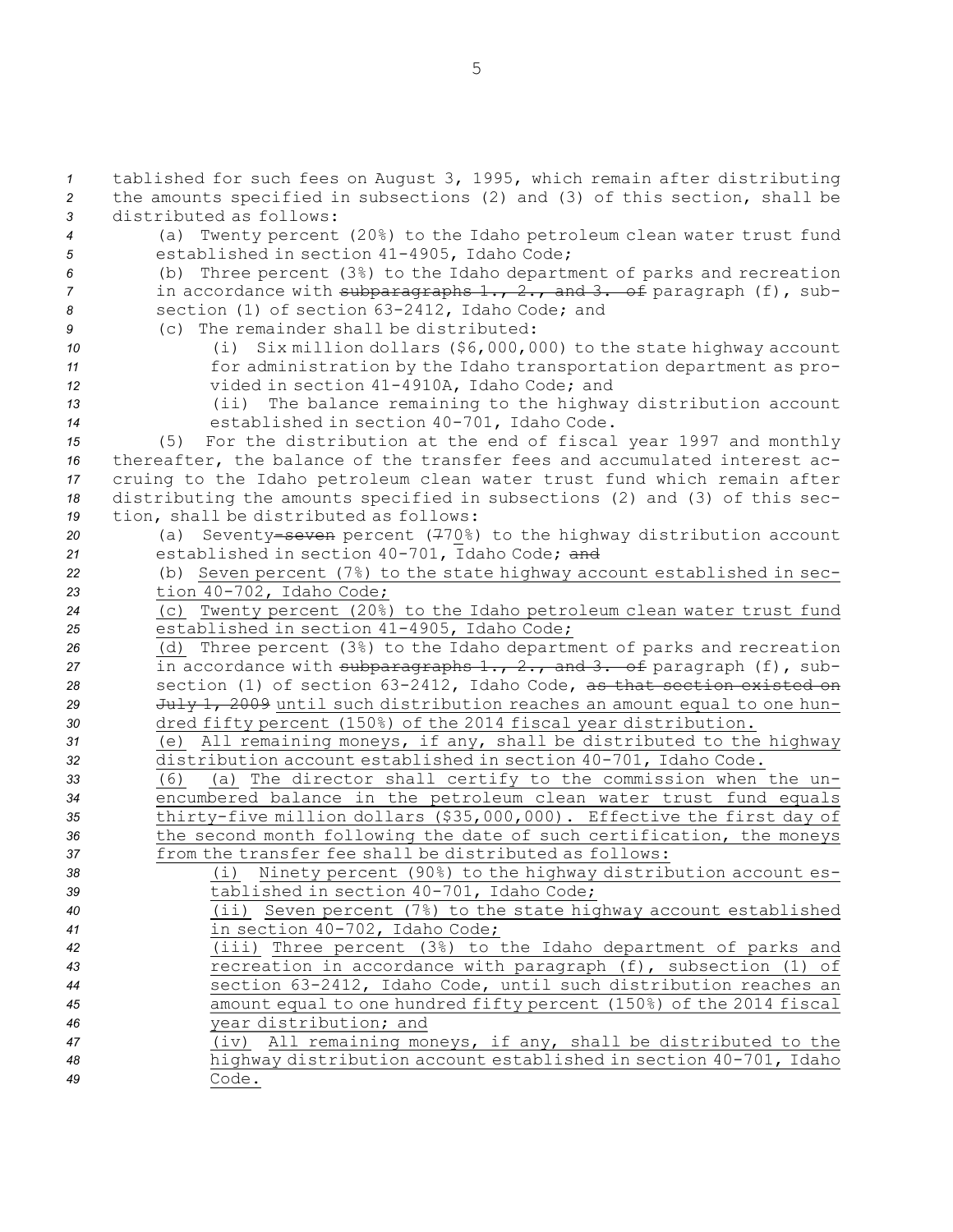(b) Thereafter, the director shall certify to the commission when the unencumbered balance in the trust fund equals twenty-five million dollars (\$25,000,000). Effective the first day of the second month fol- lowing the date of such certification, the moneys from the transfer fee shall be distributed in accordance with the provisions of subsection

*6* (5) of this section.

*<sup>7</sup>* SECTION 5. That Section 49-106, Idaho Code, be, and the same is hereby *8* amended to read as follows:

 49-106. DEFINITIONS -- E. (1) "Electric personal assistive mobility device" means <sup>a</sup> self-balancing two (2) nontandem wheeled device designed to transport only one (1) person, with an electric propulsion system that lim-its the maximum speed of the device to fifteen (15) miles per hour or less.

*<sup>13</sup>* (2) "Electric vehicle" means <sup>a</sup> vehicle powered only by <sup>a</sup> form of elec-*<sup>14</sup>* tricity. *<sup>15</sup>* (3) "Emergency vehicle." (See "Vehicle," section 49-123, Idaho Code)

*<sup>16</sup>* (34) "Encumbrance." (See "Lien," section 49-113, Idaho Code)

*<sup>17</sup>* (45) "EPA" means the environmental protection agency of the United *18* States.

 (56) "Essential parts" means all integral and body parts of <sup>a</sup> vehicle of <sup>a</sup> type required to be registered, the removal, alteration or substitution of which would tend to conceal the identity of the vehicle or substantially alter its appearance, model, type or mode of operation.

*<sup>23</sup>* (67) "Established place of business" means <sup>a</sup> place occupied either con-*<sup>24</sup>* tinuously or at regular periods by <sup>a</sup> dealer or manufacturer where his books *<sup>25</sup>* and records are kept and <sup>a</sup> large share of his business is transacted.

 (78) "Excessive noise" or "unusual noise" means any sound made by <sup>a</sup> passenger motor vehicle or <sup>a</sup> motorcycle at any time under any condition of grade, speed, acceleration or deceleration, which exceeds ninety-two (92) decibels, or any lower decibel level that is fixed by law or rules adopted by the board of health and welfare, on the "A" scale of <sup>a</sup> general radio company No. 1551-B sound level meter, or equivalent, stationed at <sup>a</sup> distance of not less than twenty (20) feet to the side of <sup>a</sup> vehicle or motorcycle as the vehi- cle or motorcycle passes the soundmeter or is stationed not less than twenty (20) feet from <sup>a</sup> stationary motor or engine.

*<sup>35</sup>* (89) "Excessive speed" means any speed of fifteen (15) miles per hour *<sup>36</sup>* or more above the posted speed limit, and is only for purposes of determining *<sup>37</sup>* disqualification of commercial driving privileges.

*<sup>38</sup>* (910) "Executive head," as used in chapter 20, title 49, Idaho Code, *<sup>39</sup>* means the governor of the state of Idaho.

 (101) "Explosives" means any chemical compound or mechanical mixture that is commonly used or intended for the purpose of producing an explosion and which contains any oxidizing and combustive units or other ingredients in proportions, quantities or packing that an ignition by fire, by friction, by concussion, by percussion or by detonator of any part of the compound or mixture may cause <sup>a</sup> sudden generation of highly heated gases with which the resultant gaseous pressures are capable of producing destructive effects on contiguous objects or of destroying life or limb.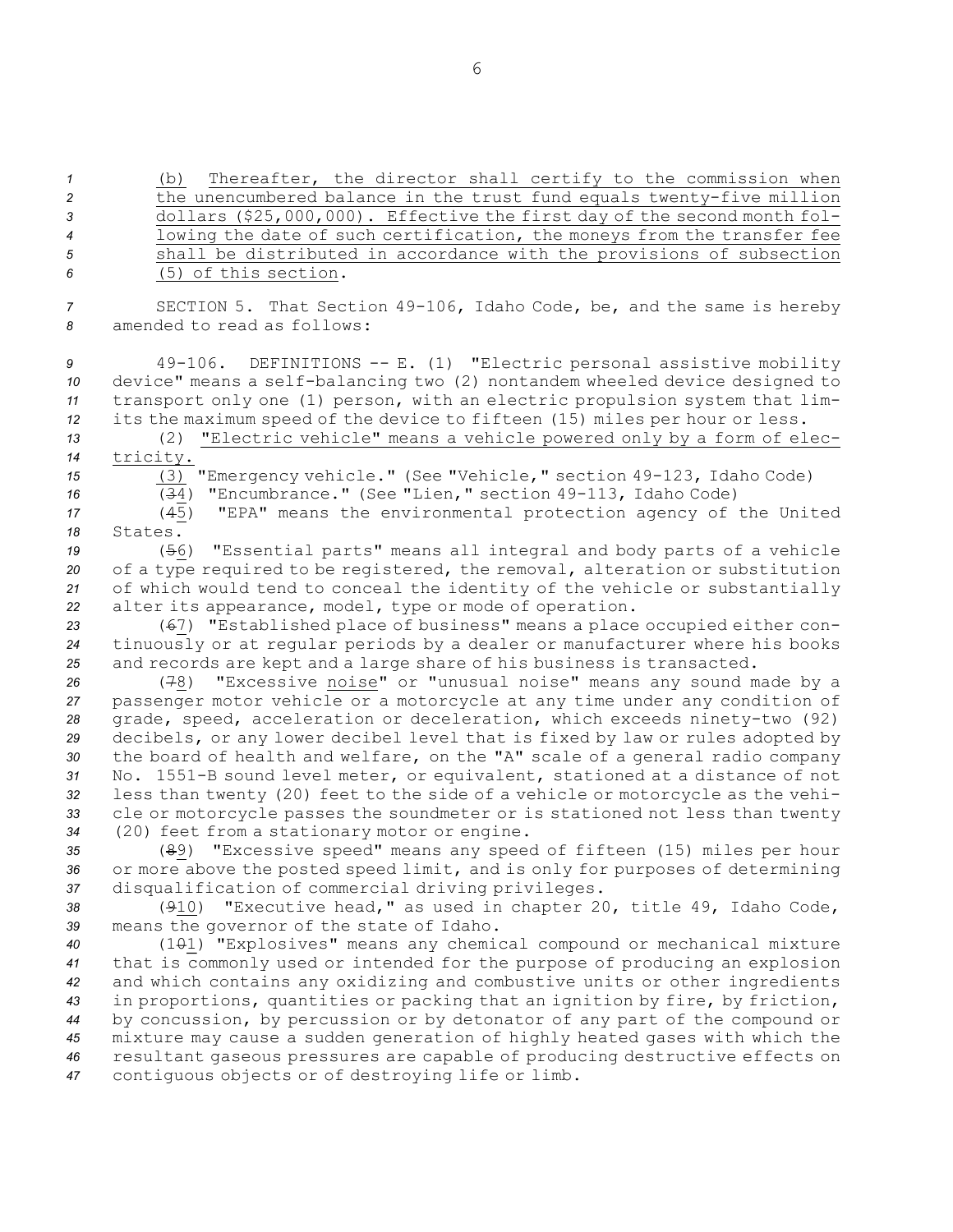*<sup>1</sup>* (112) "Extraordinary circumstances" means any situation where an emer-*<sup>2</sup>* gency exists or public safety is endangered, or any situation in which <sup>a</sup> ve-*3* hicle:

- *<sup>4</sup>* (a) Is blocking or impeding traffic; or
- *<sup>5</sup>* (b) Is causing <sup>a</sup> hazard; or
- *<sup>6</sup>* (c) Has the potential of impeding any emergency vehicle; or
- *<sup>7</sup>* (d) Is impeding any snow removal or other road maintenance operation; *8* or
- *<sup>9</sup>* (e) Has been stolen but not yet reported as recovered; or
- *<sup>10</sup>* (f) Is not registered, or displays <sup>a</sup> license plate registration tag *<sup>11</sup>* which has been expired; or
- *<sup>12</sup>* (g) Has been involved in an accident and remains on the highway; or
- *13* (h) The driver has been arrested.

*<sup>14</sup>* SECTION 6. That Section 49-109, Idaho Code, be, and the same is hereby *15* amended to read as follows:

 49-109. DEFINITIONS -- H. (1) "Habitual violator" means any person who has <sup>a</sup> driving record which shows <sup>a</sup> violation point count of eighteen (18) or more points in any consecutive twenty-four (24) month period; or twenty-four (24) or more points in any consecutive thirty-six (36) month period.

 (2) "Hazardous material" means any material that has been designated as hazardous under 49 U.S.C. section 5103, and is required to be placarded under subpart <sup>F</sup> of 49 CFR part 172, or any quantity of material listed as <sup>a</sup> select agent or toxin under 42 CFR part 73.

 (3) "Hazardous waste" means <sup>a</sup> material that is subject to the hazardous waste manifest requirements of the EPA due to the type and quantity of the ma- terial, or which would be subject to these requirements absent an interim au- thorization to the state under title 40, code of federal regulations or which includes, in whole or in part, polychlorinated biphenyls which are regulated by title 40, code of federal regulations, part 761.

*<sup>30</sup>* (4) "Hearing aid dog." (See "Hearing impaired person," section *<sup>31</sup>* 56-701A, Idaho Code)

 (5) "Highway" means the entire width between the boundary lines of ev- ery way publicly maintained when any part is open to the use of the public for vehicular travel, with jurisdiction extending to the adjacent property line, including sidewalks, shoulders, berms and rights-of-way not intended for motorized traffic. The term "street" is interchangeable with highway.

*<sup>37</sup>* (a) Arterial. Any highway designated by the local authority as part of *<sup>38</sup>* <sup>a</sup> major arterial system of highways within its jurisdiction.

 (b) Controlled-access. Any highway or roadway in respect to which own- ers or occupants of abutting lands and other persons have no legal right of access to or from the highway except at such points only or in such manner as may be determined by the public authority having jurisdiction over the highway.

 (c) Through. Any highway or portion of it on which vehicular traffic is given preferential right-of-way, and at the entrances to which vehicu- lar traffic from intersecting highways is required by law to yield the right-of-way to vehicles on the through highway in obedience to <sup>a</sup> stop sign, yield sign, or other traffic-control device.

7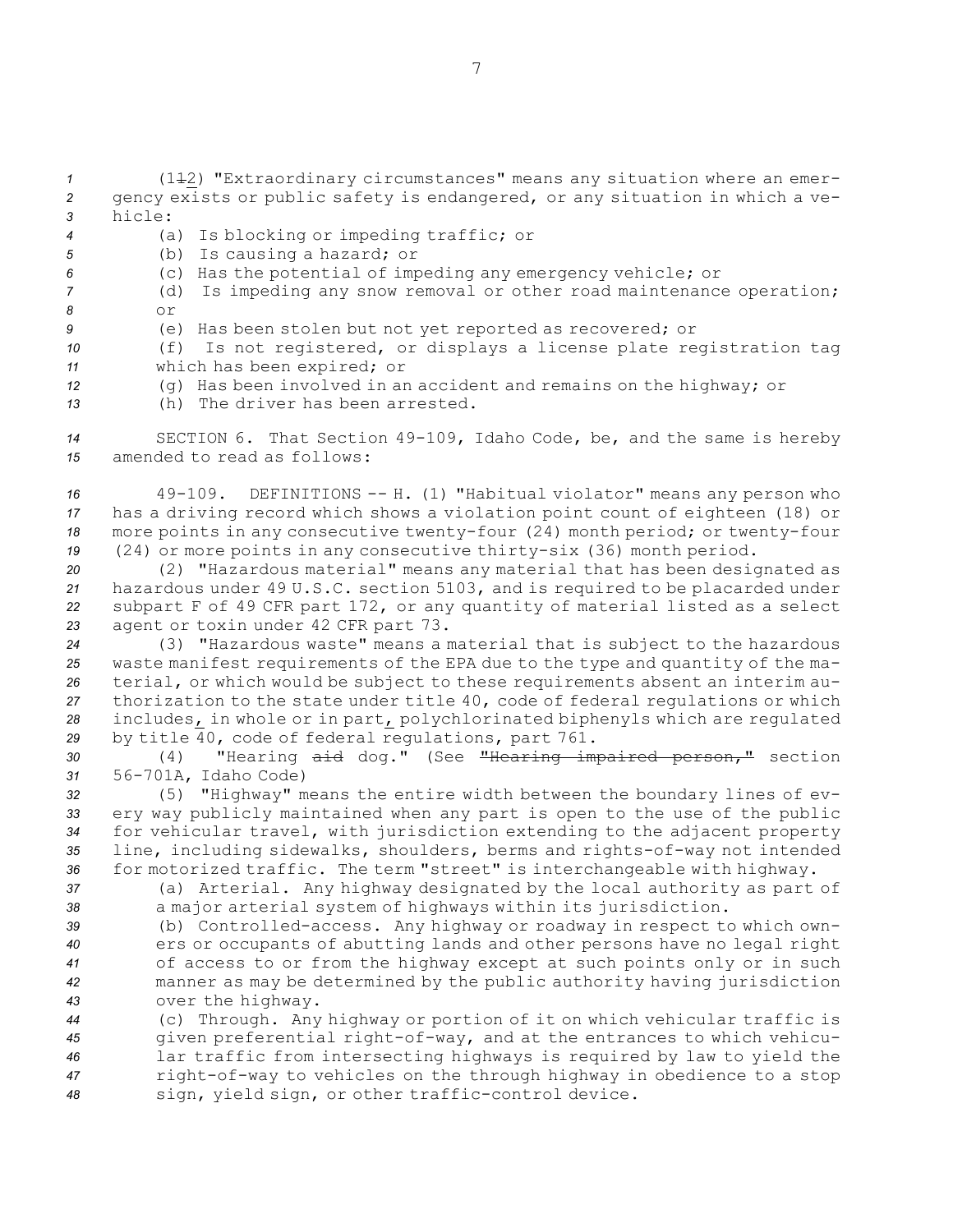*<sup>1</sup>* (6) "Hybrid vehicle" means <sup>a</sup> motor vehicle with <sup>a</sup> hybrid propulsion *<sup>2</sup>* system that operates on both an alternative fuel, including electricity, and *3* traditional fuel.

*<sup>4</sup>* SECTION 7. That Chapter 4, Title 49, Idaho Code, be, and the same is *<sup>5</sup>* hereby amended by the addition thereto of <sup>a</sup> NEW SECTION, to be known and des-*<sup>6</sup>* ignated as Section 49-457, Idaho Code, and to read as follows:

 49-457. ELECTRIC VEHICLE FEE -- HYBRID VEHICLE FEE. (1) An electric vehicle fee of one hundred twenty dollars (\$120) shall be collected in addi- tion to all other registration fees assessed pursuant to this chapter on each electric vehicle registered.

*<sup>11</sup>* (2) <sup>A</sup> hybrid vehicle fee of sixty-five dollars (\$65.00) shall be col-*<sup>12</sup>* lected in addition to all other registration fees assessed pursuant to this *<sup>13</sup>* chapter on each hybrid vehicle registered.

*<sup>14</sup>* (3) All fees provided for in this section shall be deposited to the *<sup>15</sup>* highway distribution account as established in section 40-701, Idaho Code, *<sup>16</sup>* and shall be apportioned as provided for in that section.

*<sup>17</sup>* SECTION 8. That Section 57-814, Idaho Code, be, and the same is hereby *18* amended to read as follows:

 57-814. BUDGET STABILIZATION FUND. (1) There is hereby created in the state treasury the budget stabilization fund for the purpose of meeting gen- eral fund revenue shortfalls and to meet expenses incurred as the result of <sup>a</sup> major disaster declared by the governor. All moneys in the budget reserve account at the date of approval of this act shall be transferred to the budget stabilization fund. Interest earnings from the investment of moneys in this fund by the state treasurer shall be credited to the permanent building ac-count subject to the provisions of section 67-1210, Idaho Code.

*<sup>27</sup>* (2) Subject to the requirements of section 63-3203, Idaho Code, the *<sup>28</sup>* state controller shall annually transfer moneys from the general fund to the *<sup>29</sup>* budget stabilization fund subject to the following criteria:

 (a) If the state controller certifies that the receipts to the general fund for the fiscal year just ending have exceeded the receipts of the previous fiscal year by more than four percent (4%), then the state con- troller shall transfer all general fund collections in excess of said four percent (4%) increase to the budget stabilization fund, up to <sup>a</sup> maximum of one percent (1%) of the actual general fund collections of the fiscal year just ending. The state controller shall make the trans- fers in four (4) equal amounts during September, December, March and June of the next fiscal year.

 (b) If the state controller certifies that the receipts to the general fund for the fiscal year just ending have exceeded the receipts of the previous fiscal year by four percent (4%) or more, then the state con- troller shall remit four-tenths of one percent (.4%) of all general fund collections to the highway distribution account as provided for in sec- tion 40-701, Idaho Code. All cumulative amounts remitted to the high- way distribution account as provided for in this section shall be con- tinuously appropriated thereafter. The state controller shall make the transfers in four (4) equal amounts during September, December, March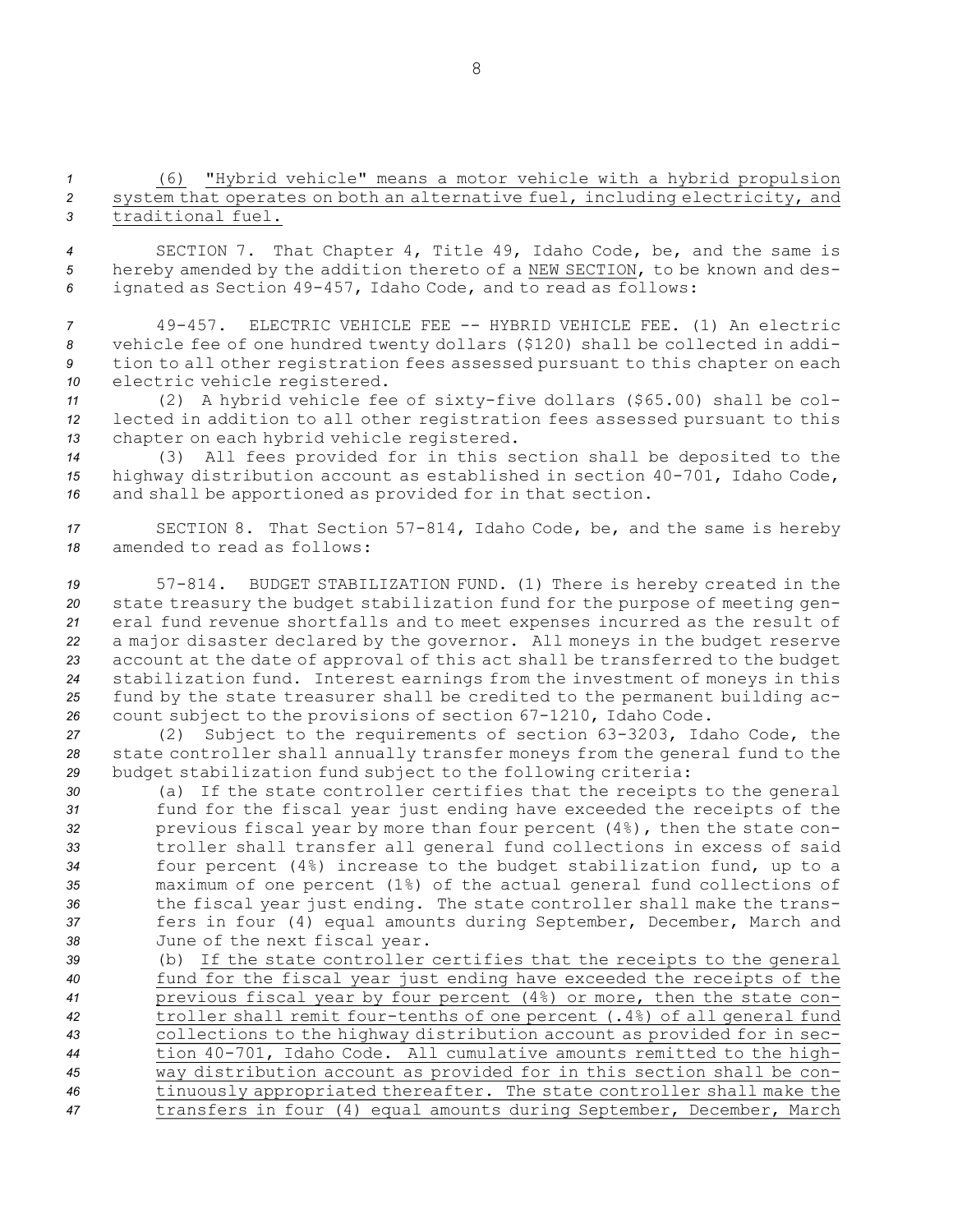*<sup>1</sup>* and June of the next fiscal year. The provisions of this paragraph shall *<sup>2</sup>* be null, void and of no force and effect on and after July 1, 2021.

*<sup>3</sup>* (c) The amount of moneys in the budget stabilization fund shall not ex-*<sup>4</sup>* ceed ten percent (10%) of the total general fund receipts for the fiscal *<sup>5</sup>* year just ending.

*<sup>6</sup>* (cd) The state controller shall transfer moneys in the budget stabi-*<sup>7</sup>* lization fund in excess of the limit imposed in subsection (2)(bc) of *<sup>8</sup>* this section to the general fund.

 (3) If <sup>a</sup> majority of the membership of each house of the legislature adopt <sup>a</sup> concurrent resolution requesting the amount of the transfer speci- fied in subsection (2) of this section be reduced, the state controller shall reduce the amount of the transfer.

*<sup>13</sup>* (4) Appropriations of moneys from the budget stabilization fund in *<sup>14</sup>* any year shall be limited to fifty percent (50%) after the fund balance has *<sup>15</sup>* reached ten percent (10%).

*<sup>16</sup>* SECTION 9. That Section 63-2402, Idaho Code, be, and the same is hereby *17* amended to read as follows:

 63-2402. IMPOSITION OF TAX UPON MOTOR FUEL. (1) <sup>A</sup> tax is hereby imposed upon the distributor who receives motor fuel in this state. The legal inci- dence of the tax imposed under this section is borne by the distributor. The tax becomes due and payable upon receipt of the motor fuel in this state by the distributor unless such tax liability has previously accrued to another distributor pursuant to this section. The tax shall be imposed without re- gard to whether use is on <sup>a</sup> governmental basis or otherwise, unless exempted by this chapter.

 (2) On and after July 1, 2015, tThe tax imposed in this section shall be at the rate of twenty-five thirty cents (2530¢) per gallon of motor fuel re- ceived. This tax shall be subject to the exemptions, deductions and refunds set forth in this chapter.

 (3) At such time as the total ongoing appropriation that has been made to the highway distribution account pursuant to section 57-814(2)(b), Idaho Code, reaches twenty million dollars (\$20,000,000), the tax imposed under subsection (2) of this section shall be reduced by one cent (1¢), and there- after such tax shall continue to be reduced by one cent (1¢) each time an ad- ditional twenty million dollars (\$20,000,000) has been appropriated to the highway distribution account pursuant to section 57-814(2)(b), Idaho Code, until such time as the tax imposed on one (1) gallon of motor fuel reaches twenty-five cents (25¢). The provisions of this subsection shall be null, void and of no force and effect on and after July 1, 2021.

 (4) Nothing in this chapter shall prohibit the distributor who is li- able for payment of the tax imposed under subsection (1) of this section from including as part of the selling price an amount equal to such tax on motor fuels sold or delivered by such distributor; provided however, that nothing in this chapter shall be deemed to impose tax liability on any person to whom such fuel is sold or delivered except as provided in subsection (67) of this *46* section.

*<sup>47</sup>* (45) Any person coming into this state in <sup>a</sup> motor vehicle may transport *<sup>48</sup>* in the manufacturer's original tank of that vehicle, for his own use only,